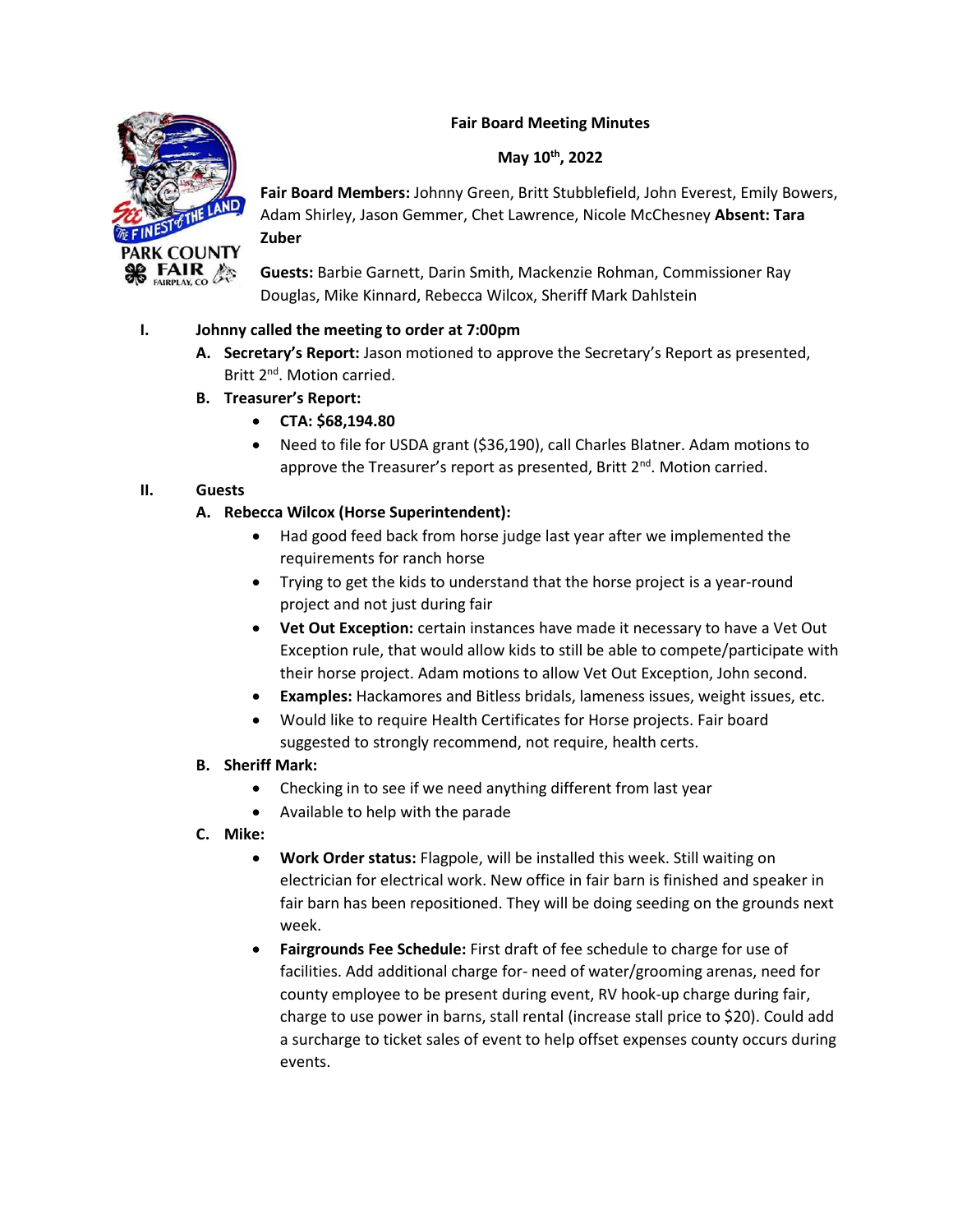## **III. Mackenzie Report:**

- **Bailey Graphic Works estimate for memorabilia:** Grey shirts, black shirts, and hoodies with fair logo (208 items) \$4045.92 + tax. Jason motioned to approve merchandise order for \$4045.92, John 2<sup>nd</sup>. Motion carried.
- **Fence post booklet:** \$4000, company we used before is \$2500.
- Full page add for 2/3 page in Fence post (same as last year)
- Mutton Bustin sign up is up and running
- Vicky with the Flume, for inserts, \$3000.
- Livestock supply vendor- "Get Er Done" Sells ropes, saddles, clothing, etc. Can bring Sullivan Supply or Weaver. Rebecca knows a Sullivan rep that can bring a big trailer with all show supplies. Could also sell shavings, possibly reach out to 4-H kids to see who would like to buy shavings at fair, to know how many to bring up.
- Mechanical Bull- \$1500 for one day, \$2500 for 2 days + room. Creating new sponsor package to cover cost of mechanical bull. (2 sponsors, \$1500 package w/banner). \$8/ride, or \$30/day pass.
- Fair Clean up Days: May 21<sup>st</sup>, June 18<sup>th</sup>, July 7<sup>th</sup>, July 18<sup>th</sup>
- Mutton Bustin Trophies: Big ones, order 32. Small trophies, we have 57 left from last year, need 30 more
- Looking for a hat vendor

# **IV. Old Business:**

- **A. Ranch Rodeo:** Emily will touch base with Shad
- **B. Rodeo Specialty Acts:** Emily has had a difficult time with John Payne (one armed bandit). He still hasn't been able to fully commit to our fair. Emily suggests finding another specialty act, such as having the trick team add an additional performance of the Roman Riding. Adam motioned to not hire John Payne and to hire Shockwave Trick Team to add an additional show for \$250/performance, Emily second. Motion carried.
- **C. Senior Day –** Wednesday during fair. Offer "FREE ENTRY" for all seniors
- **D. Jax Jordening-** Barbie will check to see if he is available to play after the parade and possibly be in the parade on a float and play during the parade.
- **E. Sun Burn in the Shade:** contract in progress, playing on Wednesday and Thursday evenings.
- **F. Pig Race (adult greased pig):** pen the pig instead of picking it up and putting it in a tub, less stressful. 2-minute time limit, \$100/team, 50/50 payout (contestants get ½, other half to fair board). 2 pigs, 10 teams, 4 pigs total. Wednesday night before barn dance. No sticks, no feed, no water. Can auction pigs off after race Britt motioned to buy pigs, ~150lbs each. Adam second. Motion carried.

## **V. New Business:**

- **A. Adam:** Ed can announce during shows in fair barn
- **B. Barbie:** 
	- **Avian Flu:** Judge willing to virtual show if needed. Judges charge \$200.